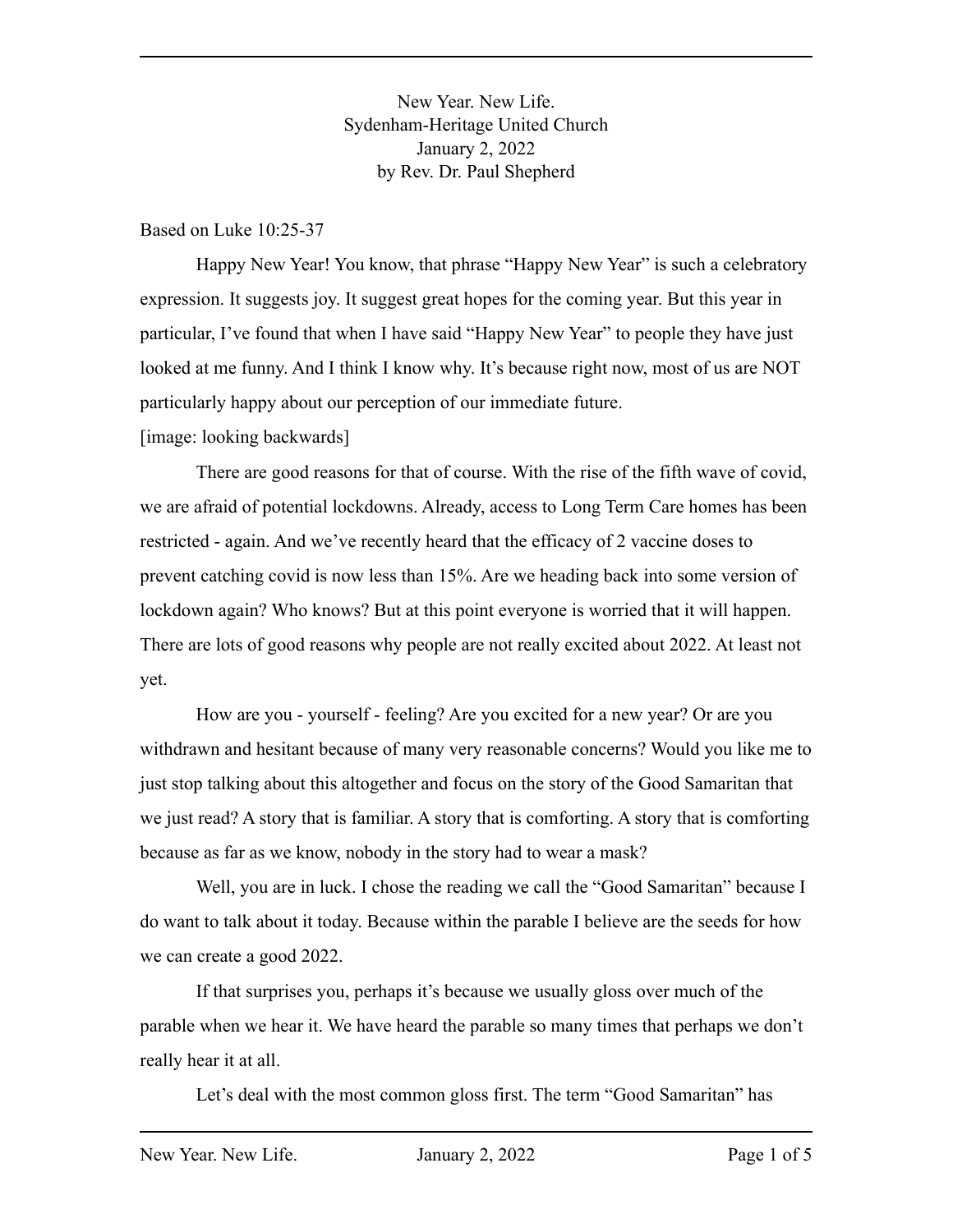become synonymous with just helping someone in need. For example, Ontario has a "Good Samaritan" law that protects you legally if you provide first aid to a stranger. I realize that's not a good legal description. But the important point is that "Samaritan" is simply seen as a random stranger. As another example, the Good Samaritan Society is all about helping anyone who needs help.

In our modern world, "Samaritan" is understood as simply a random stranger. But in the parable of the Good Samaritan one of the key points in the story is that Jewish people in Jesus's day hated Samaritans. In the parable, a Jewish man is attacked. And then, a Jewish priest, and then a Jewish levite walk on past the wounded man. It is the Samaritan - a hated person - who reached out to help the wounded Jewish man.

Many scholars believe that the main point of the parable is to realize that your neighbour includes even your enemies. The story is not actually about helping people in need. Helping others is a great message of course. But it was not the point of the parable for Jesus. The parable is about breaking down the barrier between "one of us" and "not one of us". Thinking that "Samaritan" means a random stranger is a common gloss over this parable. And I'm sure we've all heard that unpacked in countless sermons.

But here's a less commonly understood gloss.

In the parable, we see a Samaritan helping a person simply because the person needed help. But did you ever ask yourself how difficult that might have been for the Samaritan? The Samaritan was walking down the road. Most people walking down a road have a reason to travel. Do we just assume that the Samaritan had lots of time to kill and nowhere else to be? What opportunities was the Samaritan missing by choosing to stop and help? Perhaps by stopping, he missed an important business meeting. Perhaps by stopping, he lost a new client. The Samaritan even stayed overnight and cared for the wounded person. And when the Samaritan left 2 coins with the inn keeper - was that because 2 coins was a reasonable amount? Or was that all the cash that the Samaritan had. Perhaps the Samaritan left all the money he had. Perhaps he had no real plan to get more money - even while offering to pay more when he returned. Perhaps the Samaritan gave away the money that he had planned to use to buy food to feed himself. Or maybe even his whole family.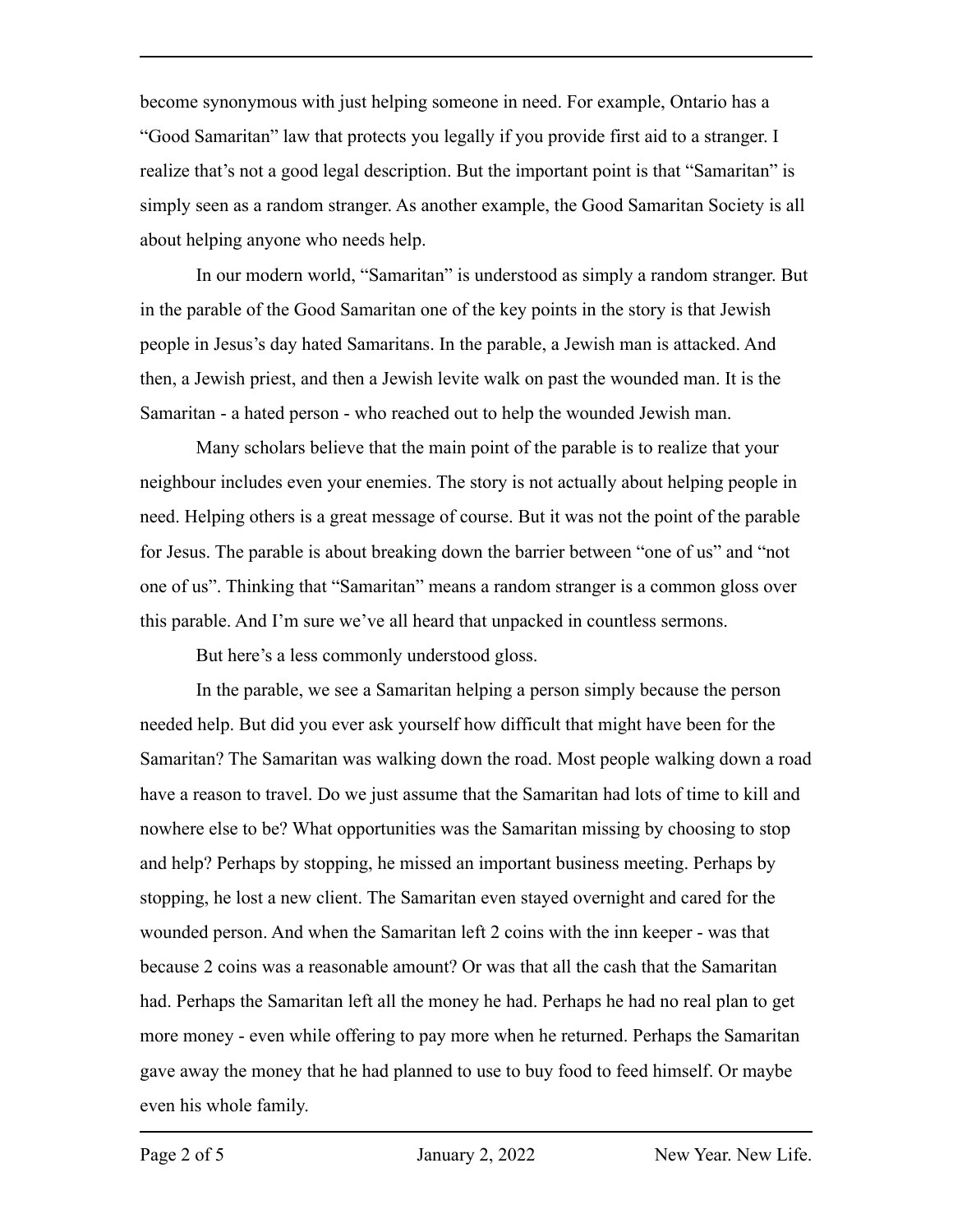[image: samaritan mlk]

And what about the inn keeper? Were they just a bystander here? Who says there was an empty room available? Perhaps the inn keeper gave the wounded man his own room and the inn keeper slept in the stable so that the wounded man could be accommodated. And who says that the inn keeper wanted to put up with a wounded guest who would need care and attention after the Samaritan left. Perhaps the inn keeper had other plans. And who says that the inn keeper had enough coin himself to invest in the wounded man's care right then and there - unasked - even with the dubious promise of more money in the future?

One gloss we usually apply to this parable is to imagine that it was convenient for the Samaritan and the inn keeper to care for the wounded man. We like to assume that when others help out, it must be convenient for them. We like to imagine that we only help others when it is convenient for us. We like to imagine that we can help others without actually impacting our own lives in negative ways.

Let's be honest. We like to help other people. But generally we want to help on our own terms. We want to help when we have time and resources that we do not have other plans for. And of course, we need to care for ourselves too … we call it self-care. I'm not suggesting we should give everything we have away. But we gloss over the depth of the parable of the Good Samaritan if we imagine that helping the wounded man was convenient for the Samaritan and the inn keeper. Very likely, it was not.

Which brings us back to celebrating a new year.

As we face our second "covid new year", we are disappointed. We are disappointed because we can not gather as we want to. We are disappointed because meeting and eating are restricted - again. I'm very disappointed that it is now harder for me to get into LTC and hospitals to visit people. The situation is far from ideal. [image: new year new attitude]

But where did we get the idea that conditions should be ideal anyway? That life should be convenient? That helping other people should always be convenient. We wait for "ideal conditions" to help other people, forgetting that life never works that way.

Reflect on the stories we have been reading and singing during Advent and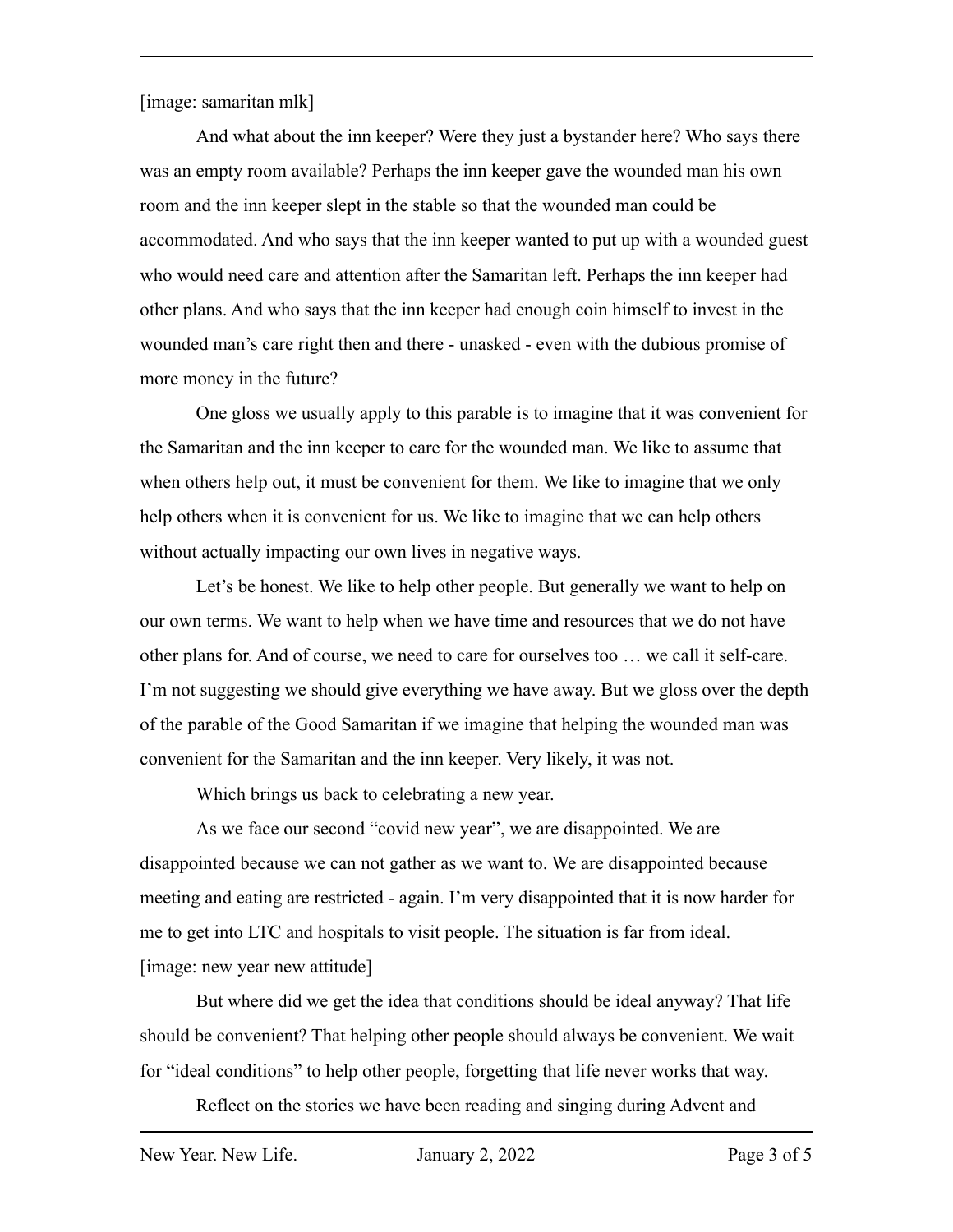Christmas. Pregnant Mary has to ride on a donkey. The parents-to-be sleep in a stable. The magi take a long trip on smelly camels. Herod is not only a control freak, but he commits infanticide. The young family become refugees. The situation Jesus was born into was far from ideal.

And yet Jesus came into our midst anyway. The time and the place to engage with God is right here, and right now. As it has always been. That's what Advent is all about. Advent is not about waiting for the right time to find God in our midst. It's always the right time to find God in our midst. Covid be damned.

Besides, God doesn't usually show up in "ideal conditions" anyway. God usually shows up in the shadows of our lives. Who is this: Born in poverty. In a stable. A refugee as an infant. Living a life as an unemployed, homeless person. Ring any bells? Jesus was never about ideal conditions. Jesus was about the presence of God right in whatever mess he found himself in. Finding God in our midst today is about the presence of God right in whatever mess we find ourselves in too. Even during a pandemic. A Benedictine nun named Sister Ruth Marlene Fox wrote a blessing that reflects the messiness of life. It is called "A Non-traditional Blessing"<sup>[1](#page-3-0)</sup>.

## **A Non-traditional Blessing**

- <span id="page-3-1"></span>• May God bless you with discomfort... Discomfort at easy answers, half-truths and superficial relationships, Discomfort, so that you will live deep within your heart.
- May God bless you with anger... Anger at injustice, oppression, and exploitation of people, Anger, so that you will work for justice, freedom, and peace.
- May God bless you with tears... Tears to shed for those who suffer pain, rejection, starvation and war, Tears, so that you will reach out to comfort them and turn their pain into joy.
- And, may God bless you with foolishness... Foolishness to believe that you can make a difference in this world, Foolishness, so that you will do what others claim cannot be done.

<span id="page-3-0"></span>http://www.gingerling.co.uk/the-origin-of-a-franciscan-prayer-a-non-traditional-blessing/ [1](#page-3-1)